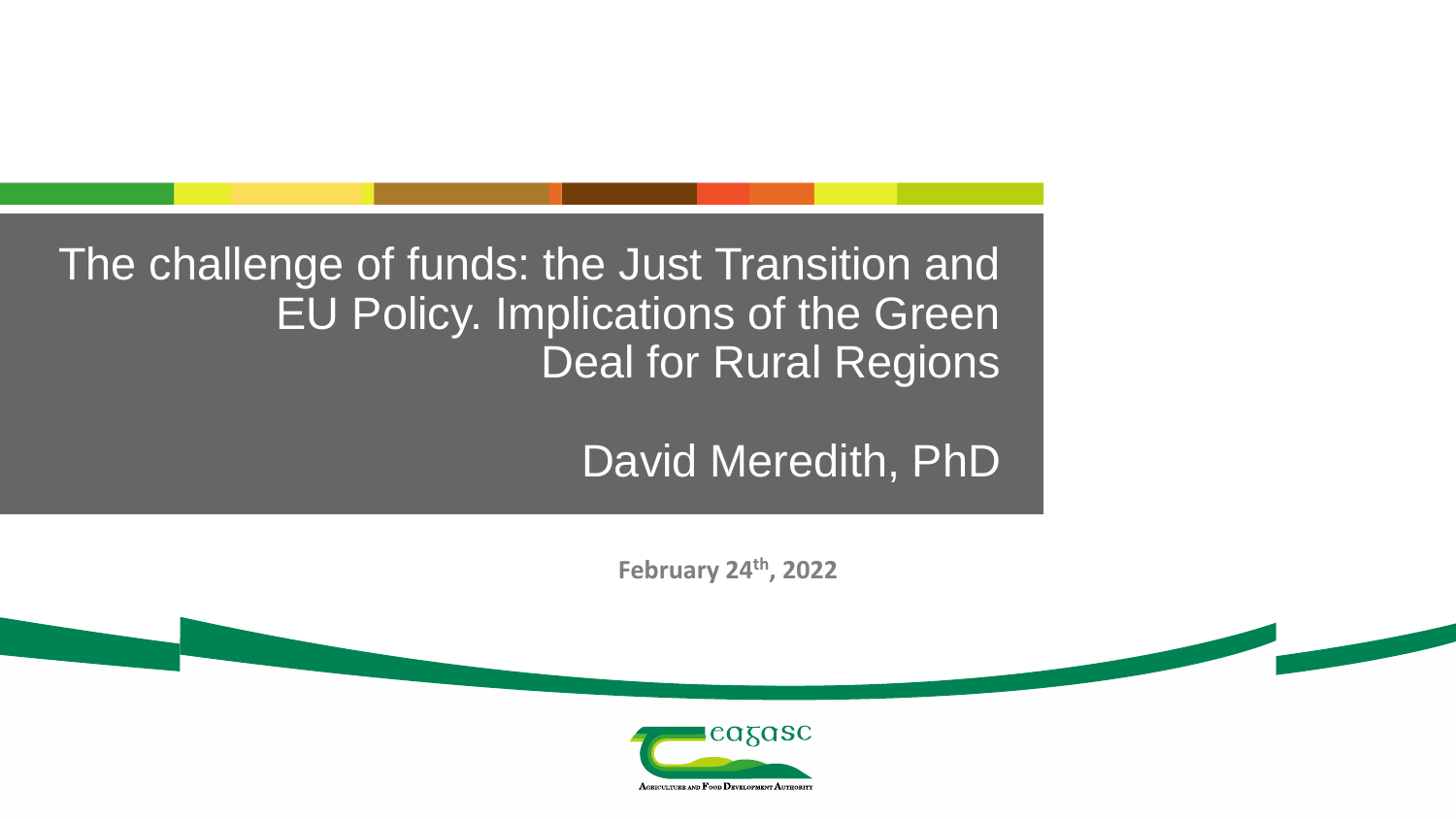

## European Development Options for Rural Areas

- **Scenario 1**: gradual response to climate change combined with low levels of State – EU supports.
- **Scenario 2**: gradual response to climate change combined with high levels of State – EU supports.
- **Scenario 3**: rapid response to climate change combined with low levels of State – EU supports.
- **Scenario 4**: rapid response to climate change combined with high levels of State – EU supports.

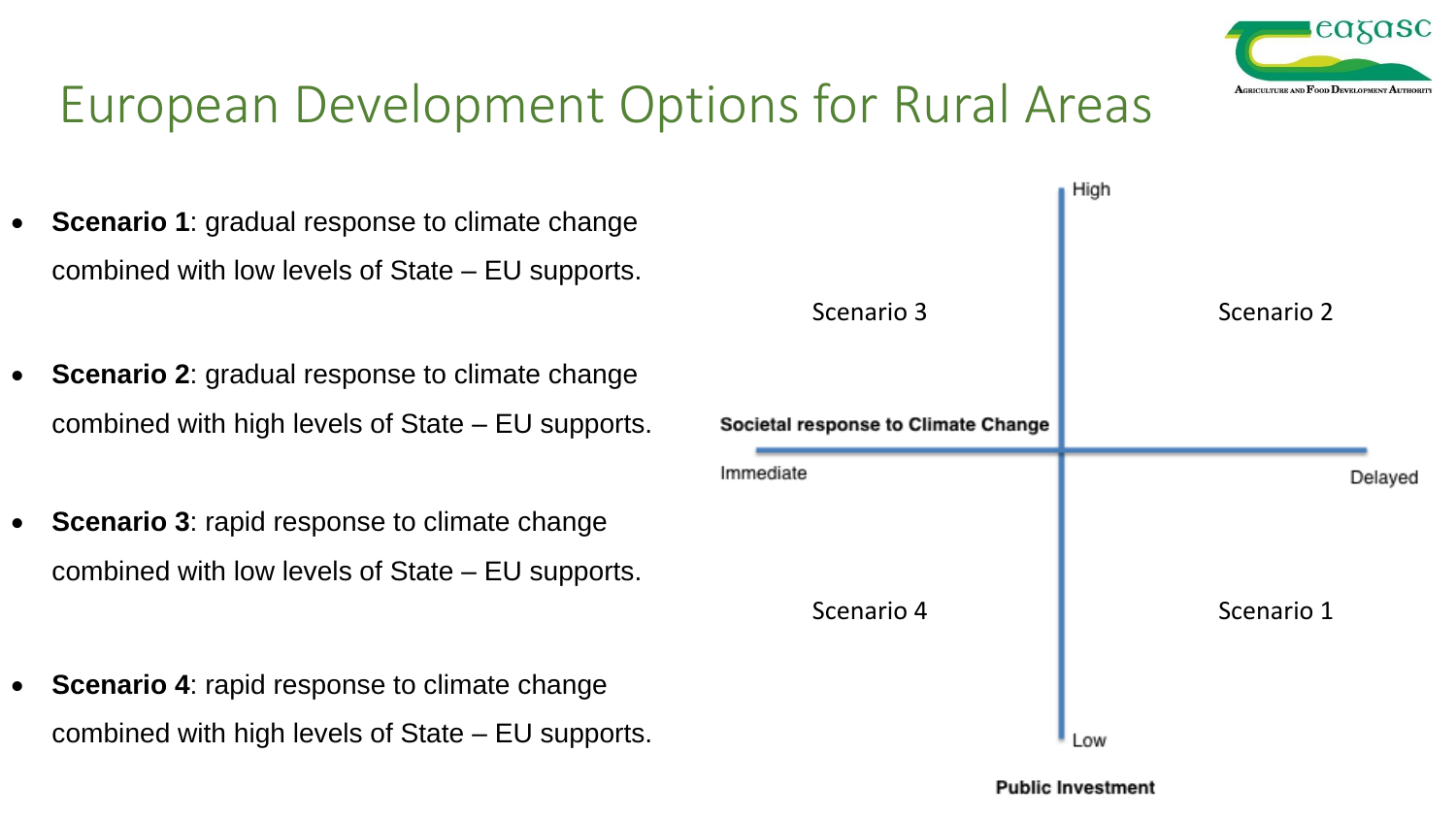## European Shrinking Rural Areas

Map 1: Shrinking Rural NUTS 3 Regions



es in the SSPON GSCAPE project convegend to predominantly rural regions and intermediate regions (NUTS) Shrinking commispond to a population decrease and growing correspond to a population increase over a 20-year-period in the coveral period 1993-2033

Regional level: NUTS 3 (20% Source: ESPON ESCAPE, 2020 stat, ESPON database, Nordregio 2020 CLINIS RIATE for administrative boundaries.

Research with High Level policy stakeholders exploring policy options and responses to demographic changes and challenges

Significant emphasis on the social process of the climate transition

Ensuring that that no one is left behind in the green transition (Just / Fair Transitions)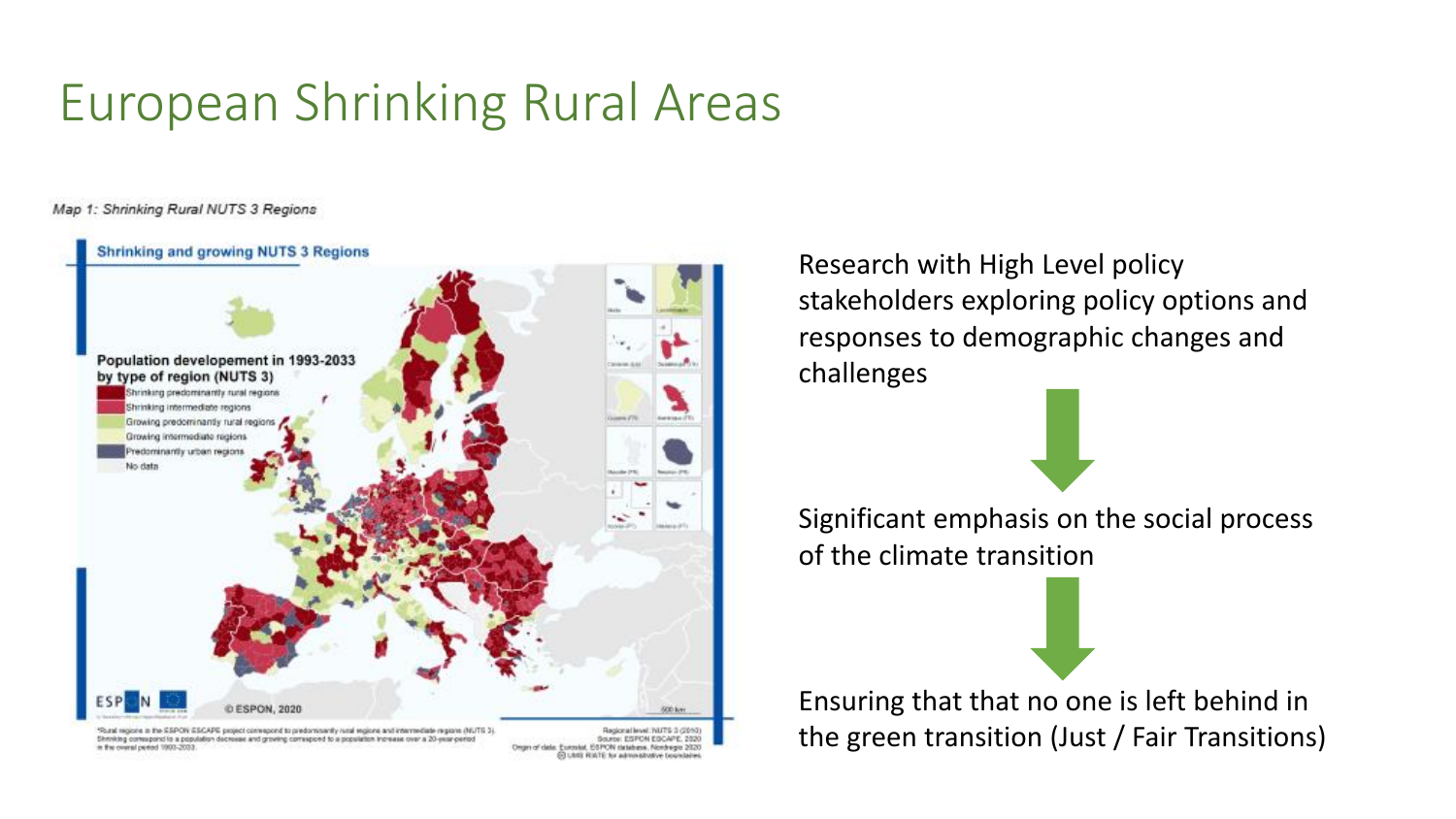### The European Green Deal

*"a new growth strategy that aims to transform the EU into a fair and prosperous society, with a modern, resource-efficient and competitive economy where there are no net emissions of greenhouse gases in 2050 and where economic growth is decoupled from resource use. It also aims to protect, conserve and enhance the EU's natural capital, and protect the health and wellbeing of citizens from environment-related risks and impacts." (European Commission, 2019, p.2).*

*"At the same time, this transition must be just and inclusive. It must put people first, and pay attention to the regions, industries and workers who will face the greatest challenges." (European Commission, 2019, p.2).*

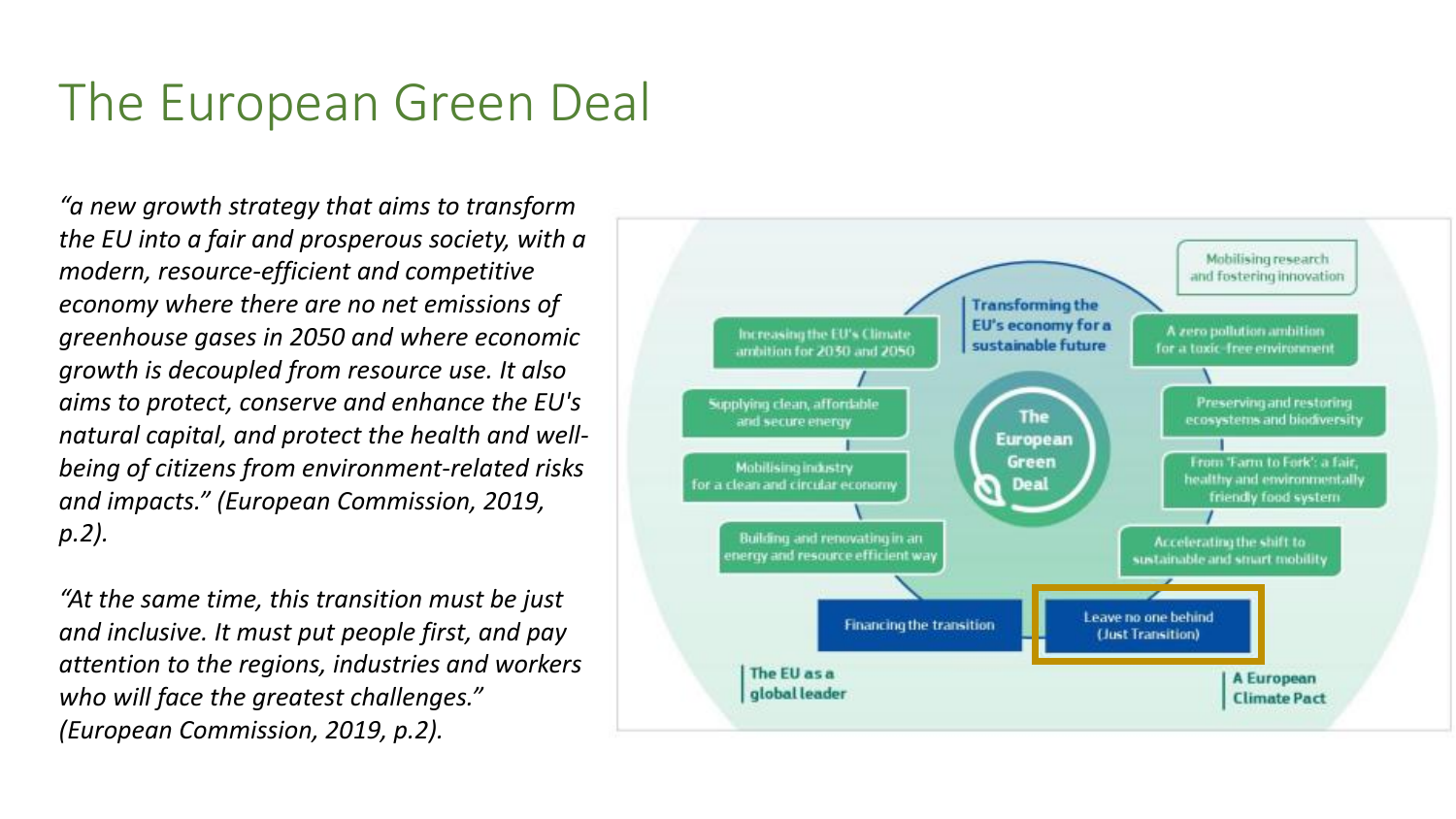## Delivering Just Transitions

Multiple elements built on the pre-existing regulatory and budgetary framework of the EU and responsibility for the different aspects rests with the competent Directorates-General

- Green Deal Investment Plan
- Just Transition Mechanism
- Industrial Strategy
- Circular Economy Action Plan
- Farm to Fork Strategy
- Biodiversity Strategy

#### **Timeline**

| 11 December 2019                                                                                                                                                                                                                                                         |
|--------------------------------------------------------------------------------------------------------------------------------------------------------------------------------------------------------------------------------------------------------------------------|
| Presentation of the European Green Deal                                                                                                                                                                                                                                  |
| <b>14 January 2020</b>                                                                                                                                                                                                                                                   |
| Presentation of the European Green Deal Investment Plan and the Just Transition Mechanism                                                                                                                                                                                |
| 4 March 2020                                                                                                                                                                                                                                                             |
| Proposal for a <b>European climate law</b> to ensure a climate neutral European Union by 2050<br>Public consultation (open until 27 May 2020) on the <b>European Climate Pact</b> bringing together<br>regions, local communities, civil society, businesses and schools |
| 10 March 2020                                                                                                                                                                                                                                                            |
| Adoption of the <b>European Industrial Strategy</b> , a plan for a future-ready economy                                                                                                                                                                                  |
| 11 March 2020                                                                                                                                                                                                                                                            |
| Proposal of a Circular Economy Action Plan focusing on sustainable resource use                                                                                                                                                                                          |
| 20 May 2020                                                                                                                                                                                                                                                              |
| Presentation of the 'Farm to fork strategy' to make food systems more sustainable                                                                                                                                                                                        |
| 20 May 2020                                                                                                                                                                                                                                                              |
| Presentation of the EU Biodiversity Strategy for 2030 to protect the fragile natural resources on<br>our planet                                                                                                                                                          |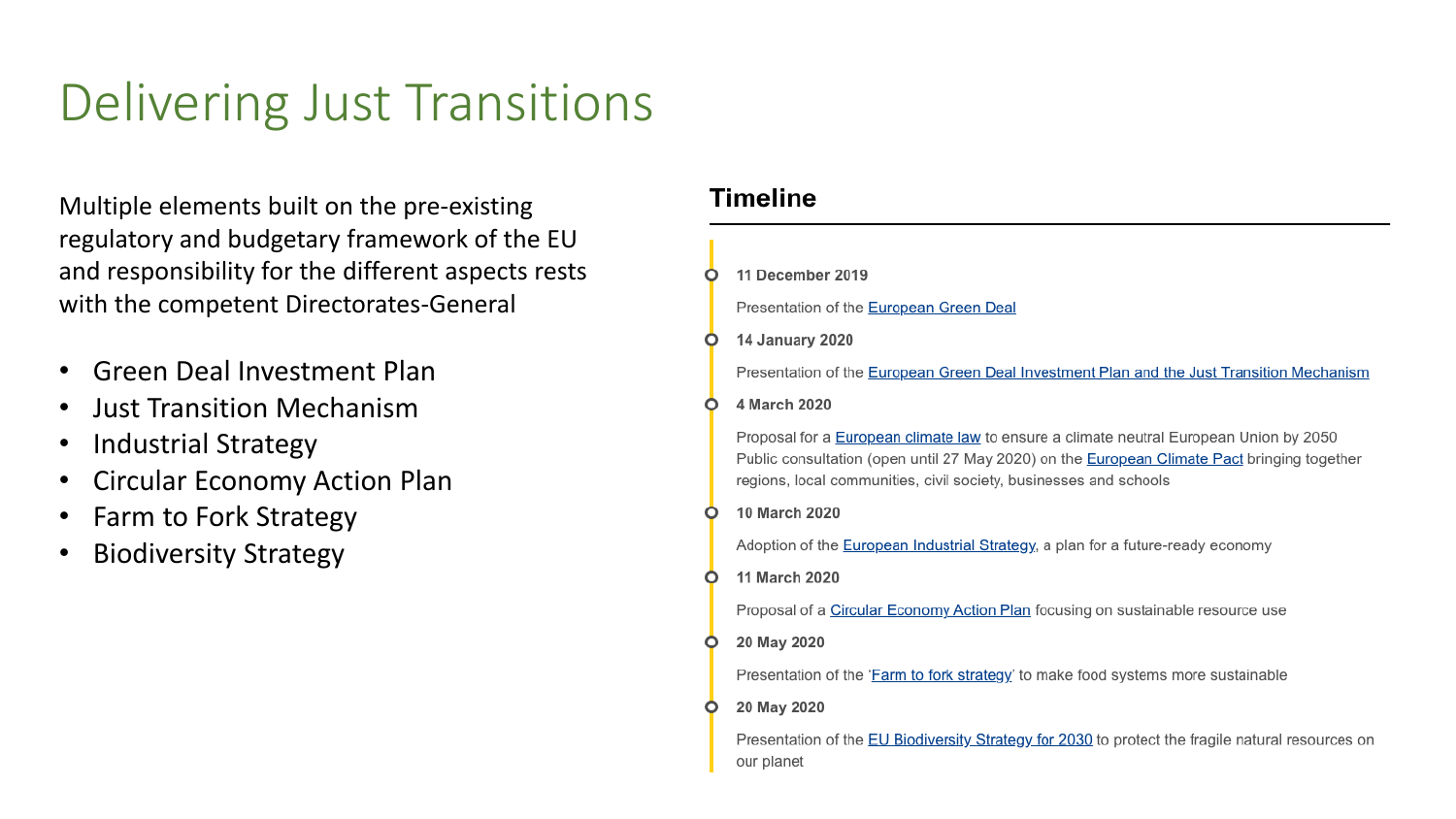# Agricultural and Rural Policy

### Farm to Fork Strategy

- *"take into account different starting points and differences in improvement potential in the Member States."*
- *"…a transition to sustainability of the food system will change the economic fabric of many EU regions and their patterns of interactions."* (European Commission, 2020b, p.7).
- *New policy initiatives... [are] essential to ensure a fair transition*